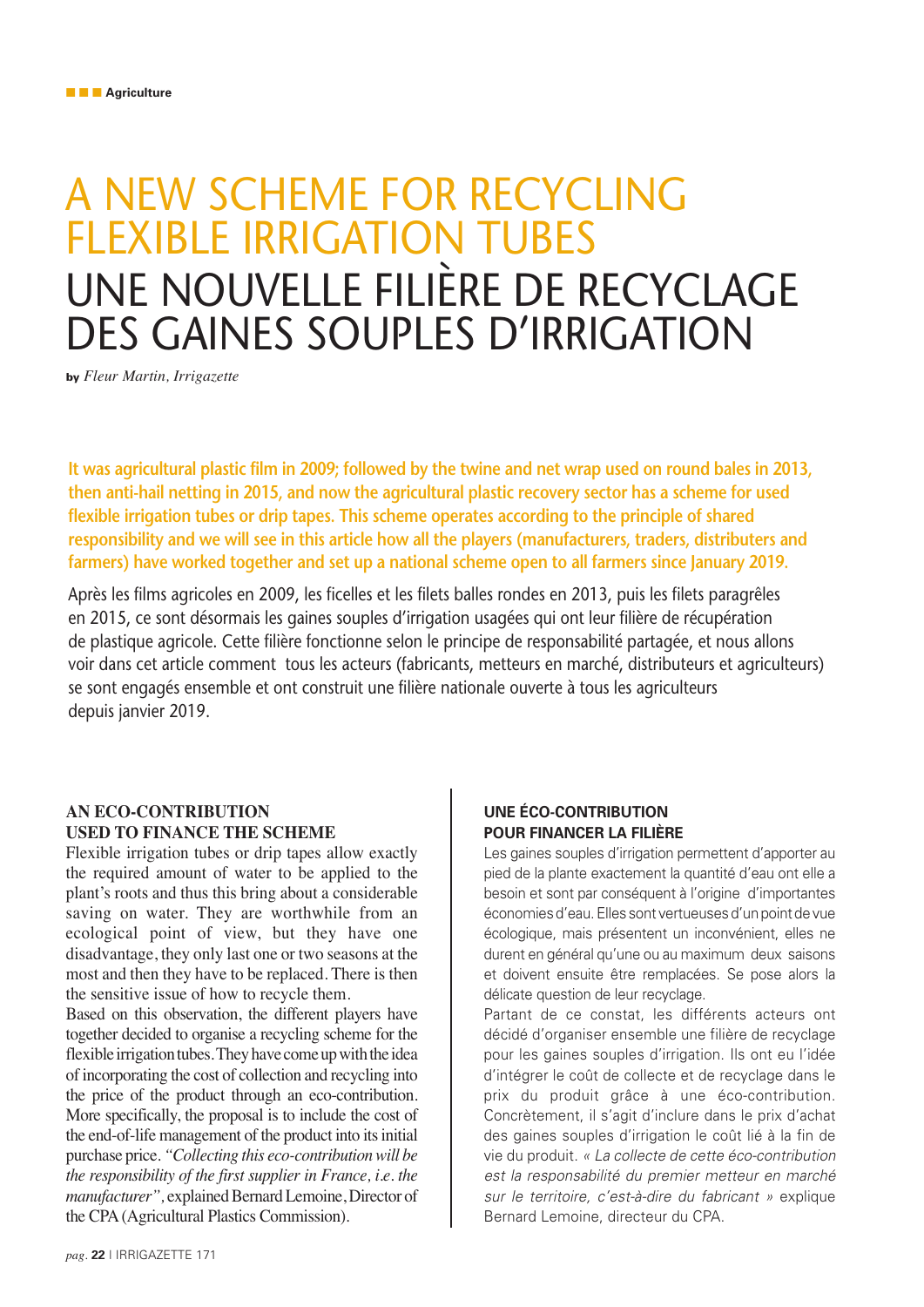The manufacturers belonging to the network must display and include in the invoice, in addition to the price of the product, the amount relating to the ecocontribution, per product, which will be paid by the farmer to finance the scheme. For flexible irrigation tubes, as a start, the amount, agreed upon by consensus of the players involved has been set at  $75 \in$  exclusive of tax/tonne; it will be reassessed each year. This ecocontribution has been included in the selling price of the tubes since 1st January 2019. Thus, the manufacturers can guarantee the disposal, collection and recycling of the product, but they cannot do everything themselves. The project has been entrusted to Adivalor, who organises the pick-ups (collections) in each département and the CPA, which manages the financial aspect of the collections.

#### **200 COLLECTION POINTS IN FRANCE**

"The CPA manages the project financially and redistributes the eco-contribution to Adivalor, which organises the collections in each département, often supported by the local chamber of agriculture".

*"We do not as yet have detailed information about how the collection and recycling procedure will work, but the plans are at an advanced stage",* explained Pierre de Lépineau, director-general of Adivalor.

And he continued: *"The expensive part of the collection process is the transportation. We have, therefore, set a limit for quantities that we will collect at zero cost".* Thus, tubes from the larger farms (with a minimum of 3 tonnes of used plastic Les fabricants adhérents à la filière doivent afficher et facturer, en sus du prix du produit, le montant de l'éco-contribution par produit qui sera payé par l'agriculteur pour financer la filière. Pour les gaines souples d'irrigation, son montant, fruit d'un consensus entre les différents acteurs, a été fixé à 75 € HT/tonne pour démarrer ; il sera réévalué chaque année. Les gaines incluent cette écocontribution dans leur prix de vente depuis le 1<sup>er</sup> janvier 2019.

Ainsi, les fabricants assurent l'élimination, la récupération et le recyclage du produit, mais ils ne peuvent pas le faire tout seuls. La filière a été confiée à Adivalor qui organise les collectes dans chaque département, et au CPA qui gère la collecte d'un point de vue financier.

#### **200 POINTS DE COLLECTE SUR LE TERRITOIRE**

Le CPA gère la filière d'un point de vue financier et reverse l'éco-contribution à Adivalor qui organise les collectes dans chaque département, souvent animées par la chambre d'agriculture locale.

« Les détails liés à la collecte et au recyclage doivent encore être affinés, mais les pistes sont déjà bien tracées » explique Pierre de Lépineau, directeur général d'Adivalor.

Et il poursuit : « Ce qui coûte cher dans le collecte, c'est le transport. On a donc fixé un seuil d'intervention pour lequel on intervient à coût zéro ». Ainsi, les plus grandes exploitations agricoles (ayant au minimum 3 tonnes de gaine plastique usagée) pourront être collectées directement

# HELP FARMERS INSTALL AND RETRIEVE **DRIP IRRIGATION CIENTRY**

# **NEW DEALERSHIP OPPORTUNITIES!**

At Andros engineering, we've been developing the world's most advance irrigation, crop protection and custom engineered farm equipment for more than 30 years. We are looking for agricultural irrigation dealers that would like to provide their customers with the most efficient installation, extraction, and retrieval equipment. Contact Brian Jewell for more information.

WWW.ANDROS-ENGINEERING.COM

# **INSTALL, RETRIEVE, RE-USE, AND RECYCLE MORE EFFICIENTLY.**

Contact: Brian Jewell bjewell@andros-engineering.com +1 (805) 227-2801 (USA)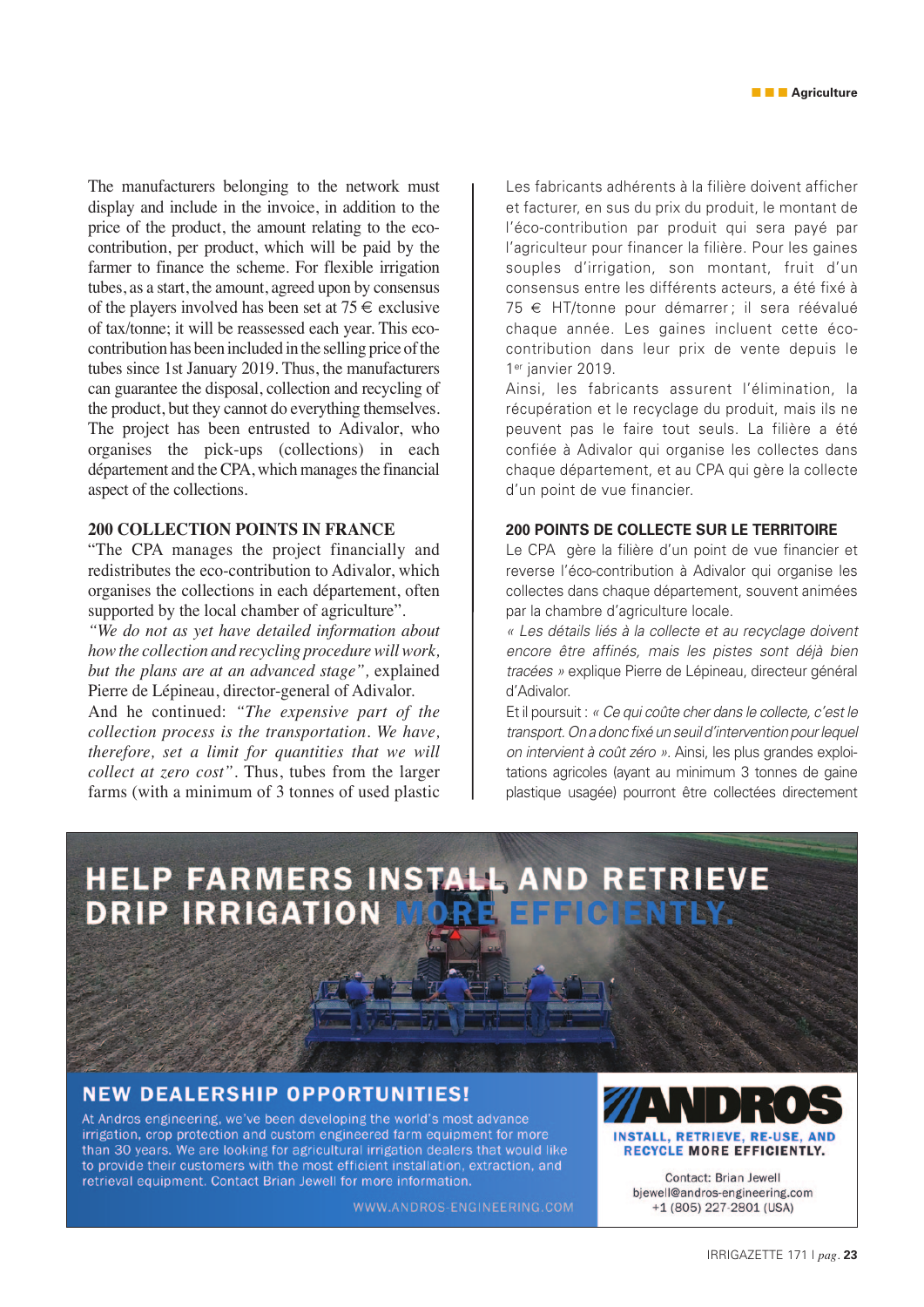tubing) can be collected directly from their property. Smaller-sized units must take their used plastic to communal collection points, which have to be set up. Three tonnes of used plastic tubes corresponds to almost 30 kilometres of tubing, which in turn corresponds to 30 hectares of crops. This would represent almost half of the farms concerned.

*"The first collections will begin in April 2019, so there is still time to organise everything",* commented Pierre de Lépineau.

More specifically, the operators of the collection process, as far as the tubes are

 $67.2t$ 

Poitou-

 $262t$ 

Aquitaine  $35,21$ 

Midi Pyrén

Centre  $62.5t$ 

concerned, are the general distributors of agro-Pays de la Loire inputs for market gardeners and specia list distributors of irrigation equipment. *"There are almost 200 of them throughout France, in targeted market gardening areas, mostly in the*  Charentes *South of France and the Nantes region, as well as more specific production areas in Brittany and the North",* added Mr. Lépineau. A distributor's decision to become a collection operator is made on a voluntary basis. They are not obliged to take part but it is in their interest to

do so because it falls within the rationale of product support being provided during its use. While taking part in the collection process, they offer their customers an additional service. Some have already incorporated into this practice other agricultural plastic waste products already collected by Adivalor (such as agricultural plastic film, twine and net wrap used on round bales in 2013 and even anti-hail netting). *"For the new distributors joining the network, they have to adapt to change. They have to be organised in order to be able to receive and store the waste",* explained Mr. Lépineau. *"training may be necessary"*.

Adivalor is also responsible for organising the operation of recycling the tubes. The recycled granules are then integrated into new products, such as bin bags, tubes or pipes, plastic connections… We are part of a circular economy.

chez elles. Celles de taille plus modeste devront acheminer leurs plastiques usagés vers des points de collecte collectifs qui devront être mis en place. Trois tonnes de gaines plastiques usagées correspond à 30 kilomètres de gaine, ce qui correspond à peu près à des exploitations de 30 hectares de culture. Cela devrait représenter la moitié des exploitations concernées.

« Les premières collectes démarreront en avril 2019, il reste du temps pour s'organiser » remarque Pierre de Lépineau.

Concrètement, les opérateurs de collecte sont, en ce qui concerne les gaines, les distributeurs généralistes

> d'intrants agricoles des maraîchers et les distributeurs spécialisés en matériel d'irrigation. « Il y en a à peu près 200 sur tout le territoire, dans des zones de maraîchage très ciblées, plutôt dans le Sud de la France et en pays Nantais,

> > $10 - 100$  tonnes 100 - 250 tonnes 250 - 500 tonnes

Rhône Alpes  $70.7t$ 

PACA

424.1t

Languedoc

Roussillon  $411.3t$ 

ainsi qu'en Bretagne et dans le Nord sur des productions bien spécifiques »

remarque M. Lépineau. La décision d'un distributeur de devenir opérateur de collecte relève d'une démarche volontaire. Ils ne sont pas obligés de participer, mais ils y ont intérêt car on est dans cette logique où un

produit vendu doit être accompagné dans son utilisation. En participant à la collecte, ils proposent à leurs clients un service supplémentaire. Certains ont déjà intégré cette pratique avec d'autres déchets plastiques agricoles déjà collectés par Adivalor (tels que films agricoles, les ficelles et les filets balles rondes ou encore les filets paragrêles). « Pour les nouveaux distributeurs adhérents à la filière, il faut s'adapter au changement. Ils doivent s'organiser pour réceptionner et stocker les déchets » précise M. Lépineau, « une formation sera peut-être nécessaire ».

Adivalor est également chargé d'organiser les opérations de recyclage des gaines. Les granules recyclés sont ensuite intégrés dans de nouveaux produits, tels que des sacs poubelles, des tubes ou des canalisations, des raccords en plastiques... On se situe dans une économie circulaire.